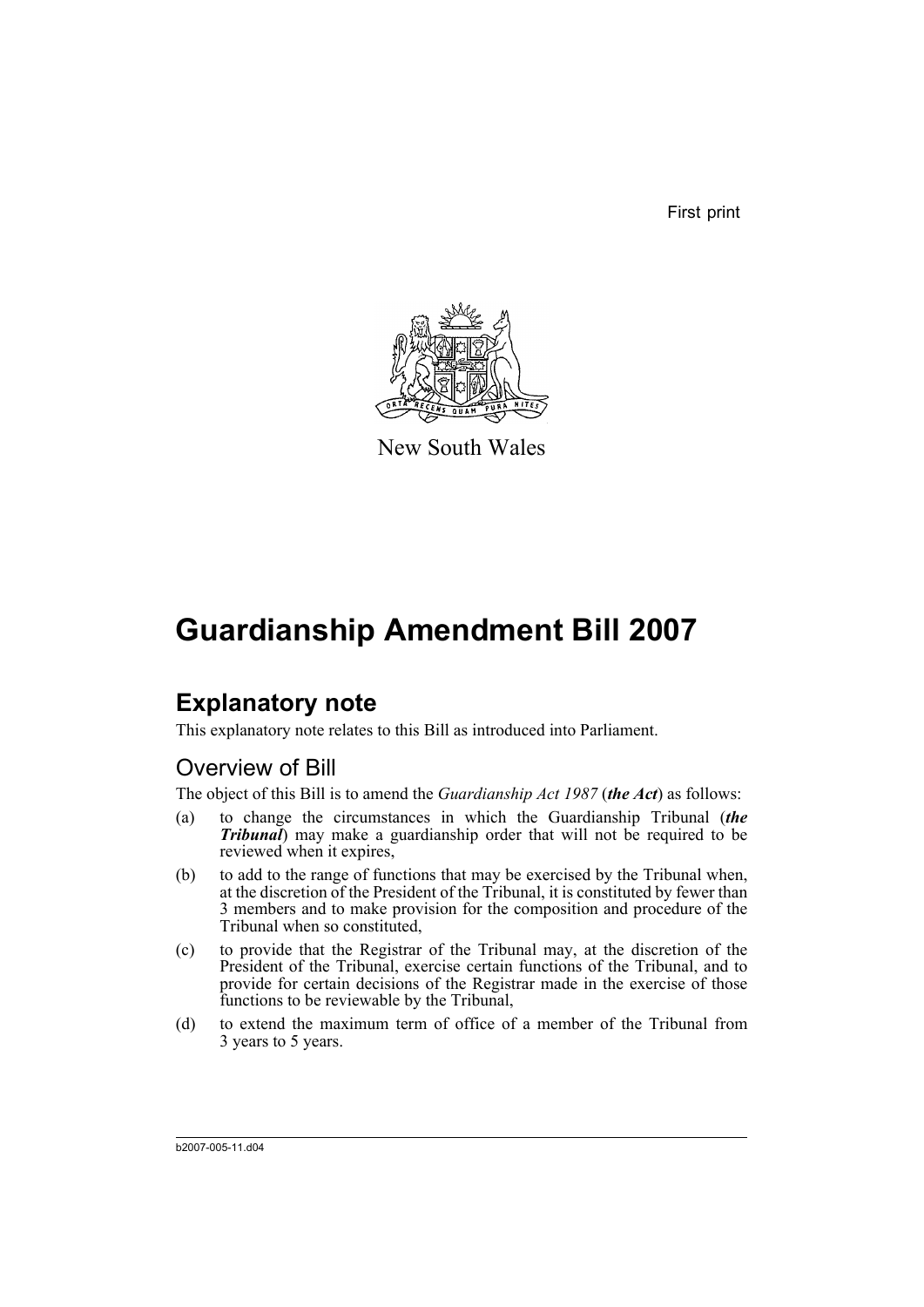Explanatory note

### Outline of provisions

**Clause 1** sets out the name (also called the short title) of the proposed Act.

**Clause 2** provides for the commencement of the proposed Act on a day or days to be appointed by proclamation.

**Clause 3** is a formal provision that gives effect to the amendments to the *Guardianship Act 1987* set out in Schedule 1.

**Clause 4** amends the *Powers of Attorney Act 2003* by omitting a provision made redundant as a consequence of the amendment made by **Schedule 1 [14]**.

**Clause 5** provides for the repeal of the proposed Act after all of the amendments made by the proposed Act have commenced. Once the amendments have commenced the proposed Act will be spent and section 30 of the *Interpretation Act 1987* provides that the repeal of an amending Act does not affect the amendments made by that Act.

### **Schedule 1 Amendments**

### **Guardianship orders that are not required to be reviewed**

**Schedule 1 [4]** changes the circumstances in which the Tribunal may make a guardianship order that is not required to be reviewed at its expiration, so that such an order can be made only if the Tribunal is satisfied that, in all the circumstances, it is in the best interests of the person who is the subject of the order that the order is not reviewed at its expiration. The Tribunal may still review the order if the Tribunal considers it necessary or if certain persons request a review.

### **Fewer than 3 Tribunal members may deal with certain matters**

**Schedule 1 [5], [6] and [8]** simplify the language of subsections dealing with the different member categories of the Tribunal. Proposed section 49 (3) (a) (which is inserted by **Schedule 1 [5]**) also makes an amendment to the qualifications of legal members of the Tribunal, by broadening the category to include all Australian lawyers.

Section 51 of the Act provides that the Tribunal is, for the purpose of exercising its functions, to be constituted by no fewer than 3 and no more than 5 members, of whom at least 1 must be a legal member, at least 1 must be a professional member and at least 1 must be a community member. However, section 51A provides that the Tribunal may be constituted by 1 or 2 members if the Tribunal is exercising functions in respect of certain listed functions.

**Schedule 1 [10]** repeals section 51A and inserts a new section, as follows:

Section 51A (1) includes an expanded list of functions that a Tribunal constituted by fewer than 3 members may exercise, at the discretion of the President of the Tribunal. When the Tribunal is constituted by fewer than 3 members, the President is no longer required to nominate such members in writing.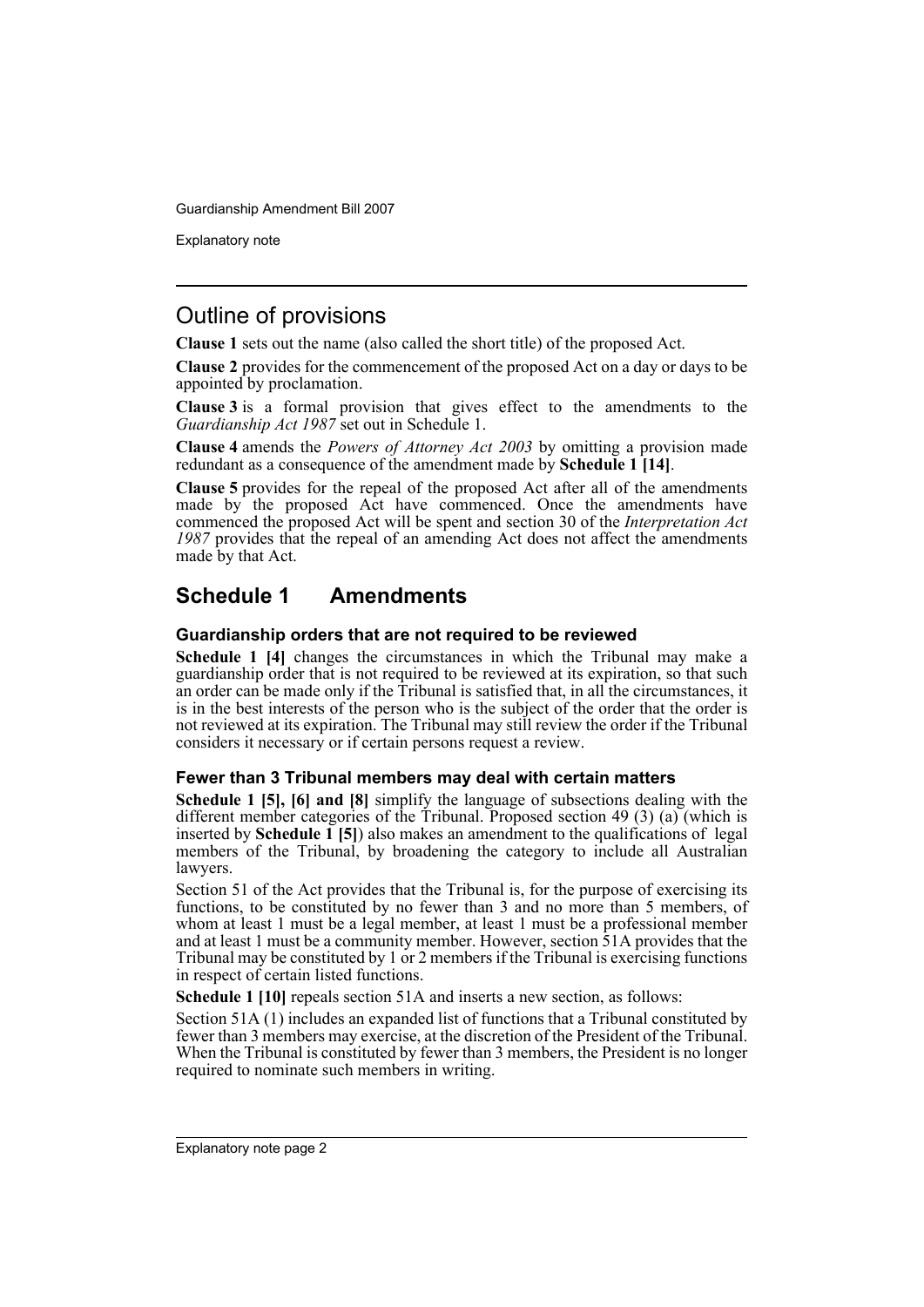Explanatory note

Existing section 51A (2) provides that the persons who may constitute the Tribunal are the President, the Deputy President and such other members of the Tribunal as the President may nominate. The new section 51A (2) and (4) specify, respectively, that:

- (a) when the Tribunal is constituted by 2 members, the 2 members can be any combination of the different member categories but must not be from the same member category, that is, they must not both be legal members, both be professional members or both be community members, and
- (b) when the Tribunal is constituted by a single member for the purpose of exercising the Tribunal's function of reviewing a decision of the Registrar, the single member must be either the President of the Tribunal, the Deputy President of the Tribunal or a legal member, and
- (c) when the Tribunal is constituted by 2 members for the purpose of exercising the Tribunal's function of reviewing a decision of the Registrar, at least one member must be either the President of the Tribunal, the Deputy President of the Tribunal or a legal member.

Section 51A (3) provides that, when the Tribunal is constituted by 1 or 2 members, the Tribunal may exercise its functions under Division 2 of Part 6 even if the substantive proceedings are not before the Tribunal.

Section 51A (5) defines terms used in the proposed section.

**Schedule 1 [9]** omits the current provision specifying who is the presiding member of the Tribunal, which is substituted by **Schedule 1 [11]**.

**Schedule 1 [11]** specifies who is to be the presiding member at any sitting of the Tribunal. The new section 51B differs from current section 51 (3) and 51 $\tilde{A}$  (2) by providing that, if the Tribunal is constituted by a single member, that member is the presiding member and, if the Tribunal is constituted by fewer than 3 members and does not include the President of the Tribunal, the Deputy President of the Tribunal or a legal member, the presiding member is the member of the Tribunal whom the President of the Tribunal nominates.

**Schedule 1 [12]** provides for the determination of questions of law arising at a sitting of the Tribunal. At present, questions of law are determined by the presiding member of the Tribunal. The amendment provides that, in the case of a Tribunal constituted by fewer than 3 members, if the presiding member of the Tribunal is not the President or the Deputy President of the Tribunal or a legal member, then the presiding member may not determine a question of law arising at a sitting of the Tribunal. In those circumstances, the presiding member must refer the question of law to the President of the Tribunal, the Deputy President of the Tribunal or a legal member nominated by the President of the Tribunal for decision and must then decide the question of law according to the decision on the reference.

**Schedule 1 [15]** limits the power of the presiding member at a sitting of the Tribunal to order a person to appear before the Tribunal to give evidence or produce documents so that the power will only apply if the presiding member is the President of the Tribunal, the Deputy President of the Tribunal or a legal member.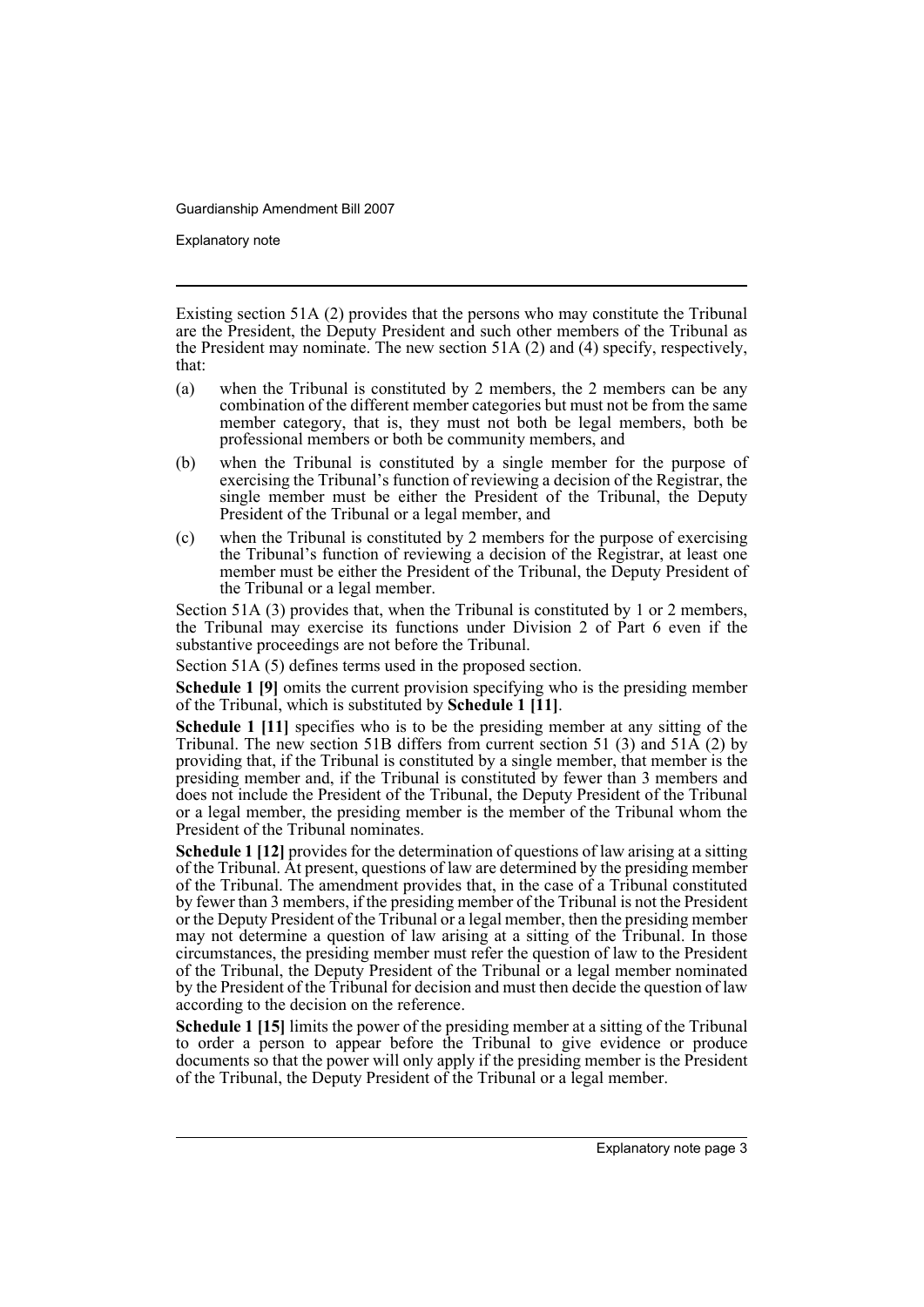Explanatory note

**Schedule 1 [21]** provides that, when the Tribunal is constituted by fewer than 3 members, the Tribunal is only required to provide each party with formal written reasons for a decision that relates to consent to major treatment, a review of a guardianship order, a refusal of a request to review a guardianship order, a review of a financial management order, a refusal of a request to review a financial management order, a review of the appointment of a financial manager or a refusal of a request to review the appointment of a financial manager. The Tribunal, when constituted by fewer than  $3$  members, is not required to provide formal written reasons for other decisions unless a party to the proceedings has requested reasons within 14 days of the decision or an appeal against the decision has been made to the Supreme Court.

**Schedule 1 [17], [18] and [22]** make consequential amendments.

### **Tribunal may join parties**

**Schedule 1 [14]** extends the power of the Tribunal to join parties to proceedings before the Tribunal, so that it applies to any proceedings before the Tribunal, not just proceedings under the *Guardianship Act 1987*. This would include proceedings before the Tribunal under the *Powers of Attorney Act 2003* relating to the review of powers of attorney.

### **Withdrawal of applications**

**Schedule 1 [16]** provides that an application to the Tribunal (whether under the *Guardianship Act 1987* or any other Act) cannot be withdrawn except with the consent of the Tribunal.

### **Exercise of certain functions of the Tribunal by the Registrar**

**Schedule 1 [7]** omits the existing provision concerning the appointment of the Registrar and other staff of the Tribunal, which is substituted by proposed section 67B by **Schedule 1 [19]**.

**Schedule 1 [19]** provides for the appointment of a Registrar and other staff, sets out the functions of the Tribunal that the Registrar may exercise and provides for the review of decisions of the Registrar exercising such functions, as follows:

Proposed section 67B provides for the appointment of a Registrar and other staff (in updated terms).

Proposed section 67C sets out the functions of the Tribunal that the Registrar may exercise, at the discretion of the President of the Tribunal. For example, the section provides for the Registrar to dismiss an application if satisfied, on the face of the application, that the Tribunal does not have jurisdiction to deal with the application and to dismiss an application for want of prosecution. Alternatively, the Registrar may refer a particular matter to the Tribunal if the Registrar considers it more appropriate for the Tribunal to deal with the matter.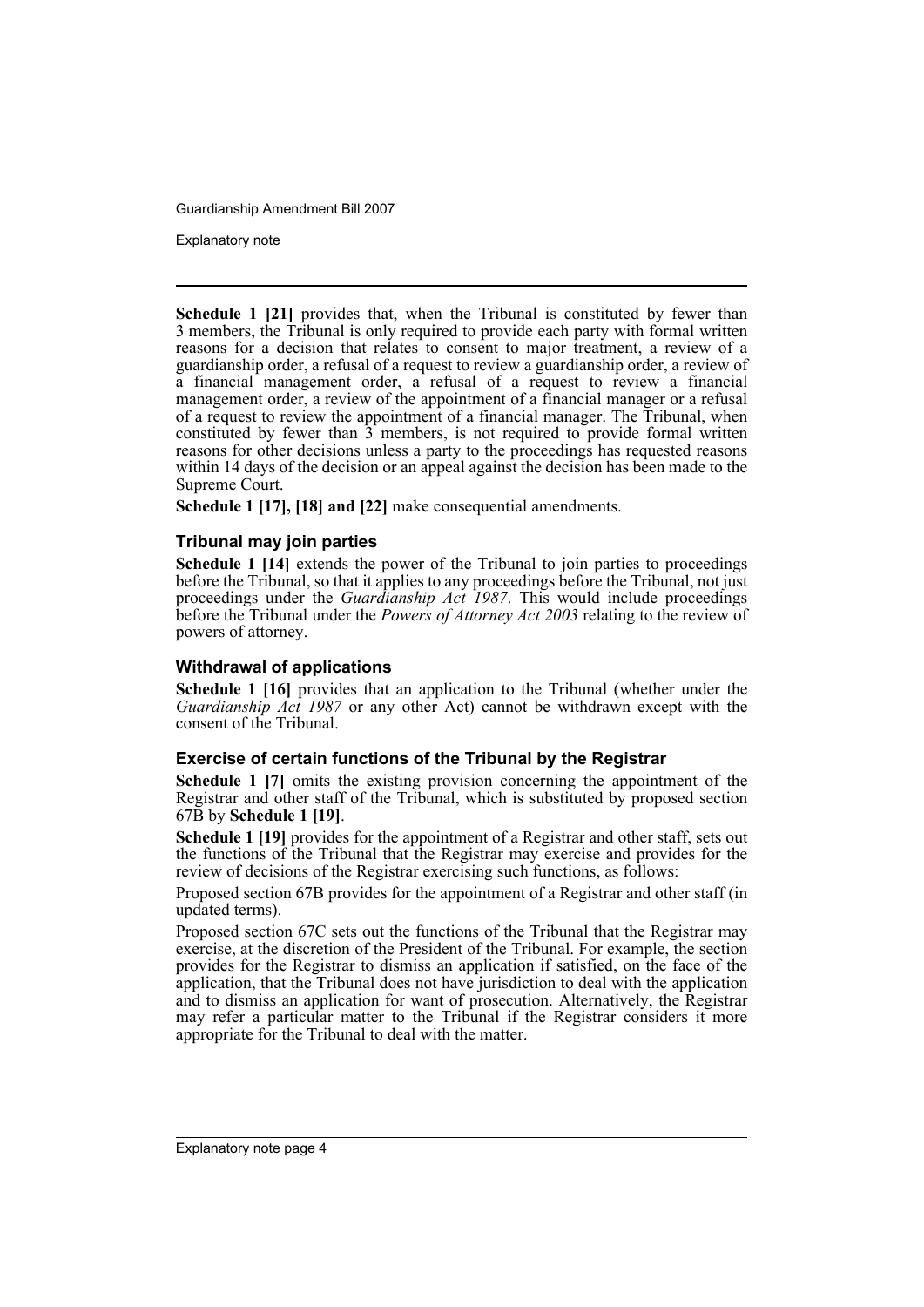Explanatory note

Proposed section 67D provides for the confirmation of decisions by the Registrar and provides that the Registrar must provide formal written reasons for any decision to refuse a request to review a guardianship order, to refuse a request to review a financial management order or to refuse a request to review the appointment of a financial manager.

Proposed section 67E provides for the review of certain decisions of the Registrar exercising functions of the Tribunal, either on the Tribunal's own motion or on the application of a party to proceedings before the Registrar. Those decisions are a refusal of a request to review a guardianship order, a refusal of a request to review a financial management order or a refusal of a request to review the appointment of a financial manager. The section also provides for the conduct of reviews of decisions of the Registrar and for the making of orders on such reviews.

### **Term of office of Tribunal members**

**Schedule 1 [23]** provides that a member of the Tribunal can be appointed to hold office for a maximum period of 5 years (rather than the current maximum period of 3 years).

**Schedule 1 [27]** provides that the extension of the maximum term of members does not apply to the current appointment of current members of the Tribunal.

### **Other amendments**

**Schedule 1 [1]** inserts definitions of terms used in the proposed amendments.

**Schedule 1 [2]** updates a reference to an Act that has been renamed.

**Schedule 1 [3], [24] and [25]** update references to a repealed Act and its provisions. **Schedule 1 [13]** transfers two provisions concerning proceedings before the Tribunal to a more appropriate Division.

**Schedule 1 [20]** makes the language used in a section consistent.

**Schedule 1 [26]** provides for the making of savings and transitional regulations consequent on the enactment of the proposed Act.

**Schedule 1 [27]** inserts savings and transitional provisions consequent on the enactment of the proposed Act.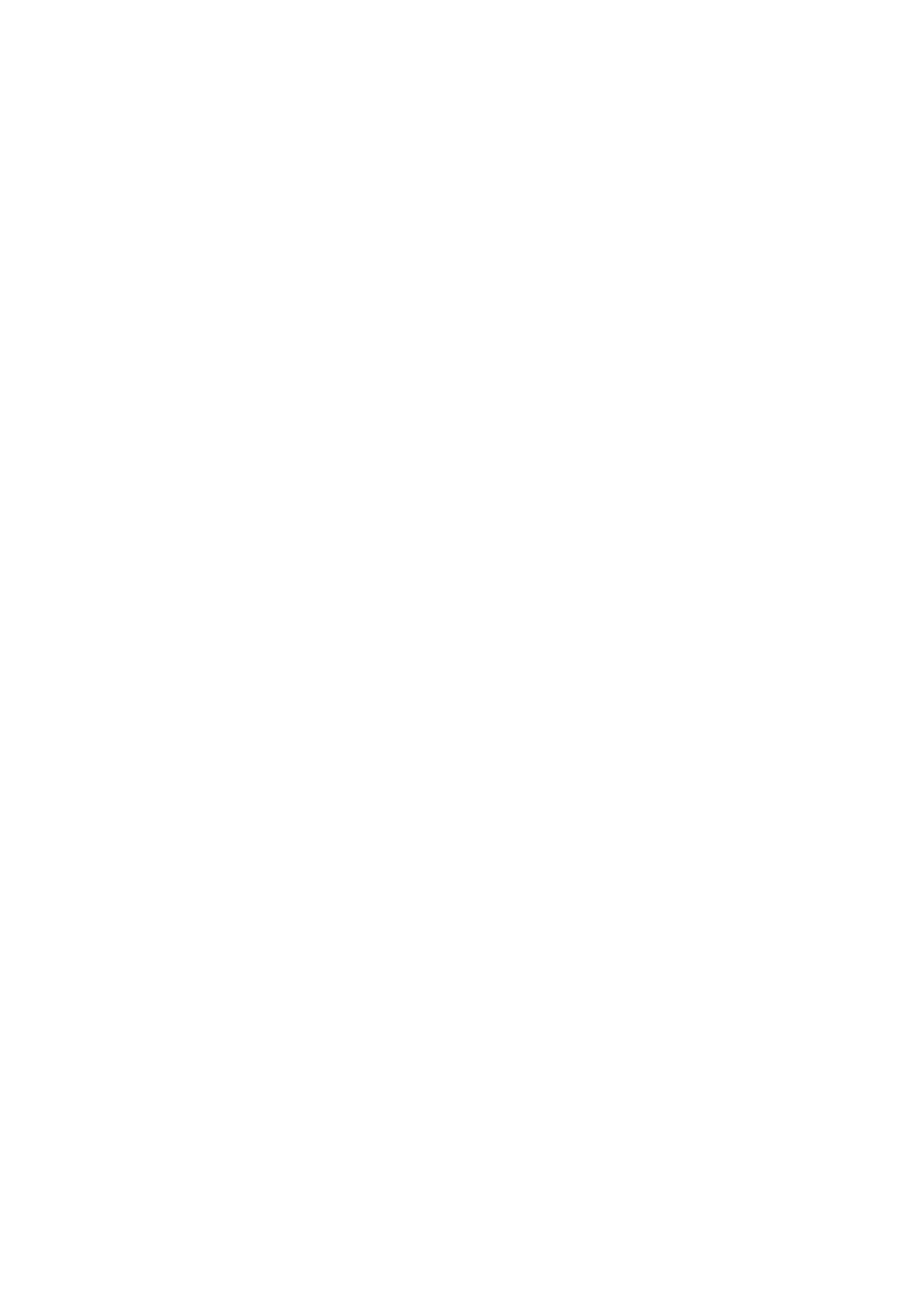First print



New South Wales

# **Guardianship Amendment Bill 2007**

# **Contents**

|   |                                                | Page |
|---|------------------------------------------------|------|
|   | Name of Act                                    |      |
|   | Commencement                                   | 2    |
|   | Amendment of Guardianship Act 1987 No 257      | 2    |
|   | Amendment of Powers of Attorney Act 2003 No 53 | 2    |
| 5 | Repeal of Act                                  | 2    |
|   | Schedule 1 Amendments                          | 3    |
|   |                                                |      |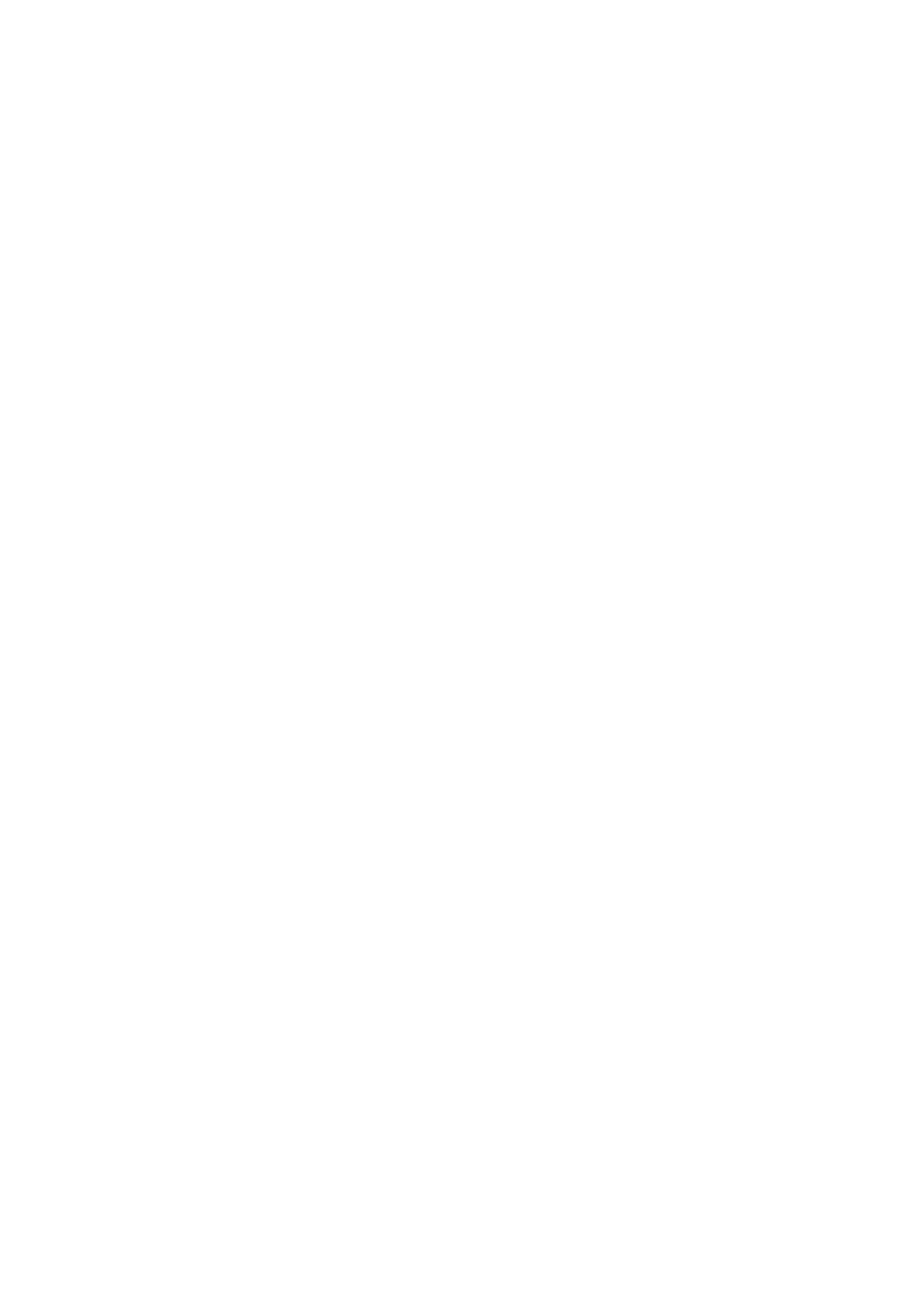

New South Wales

# **Guardianship Amendment Bill 2007**

No , 2007

### **A Bill for**

An Act to amend the *Guardianship Act 1987* with respect to the review of guardianship orders, the constitution of the Guardianship Tribunal, the exercise of certain functions of that Tribunal by its Registrar and the review of the exercise of those functions and the term of office of members of that Tribunal; and for other purposes.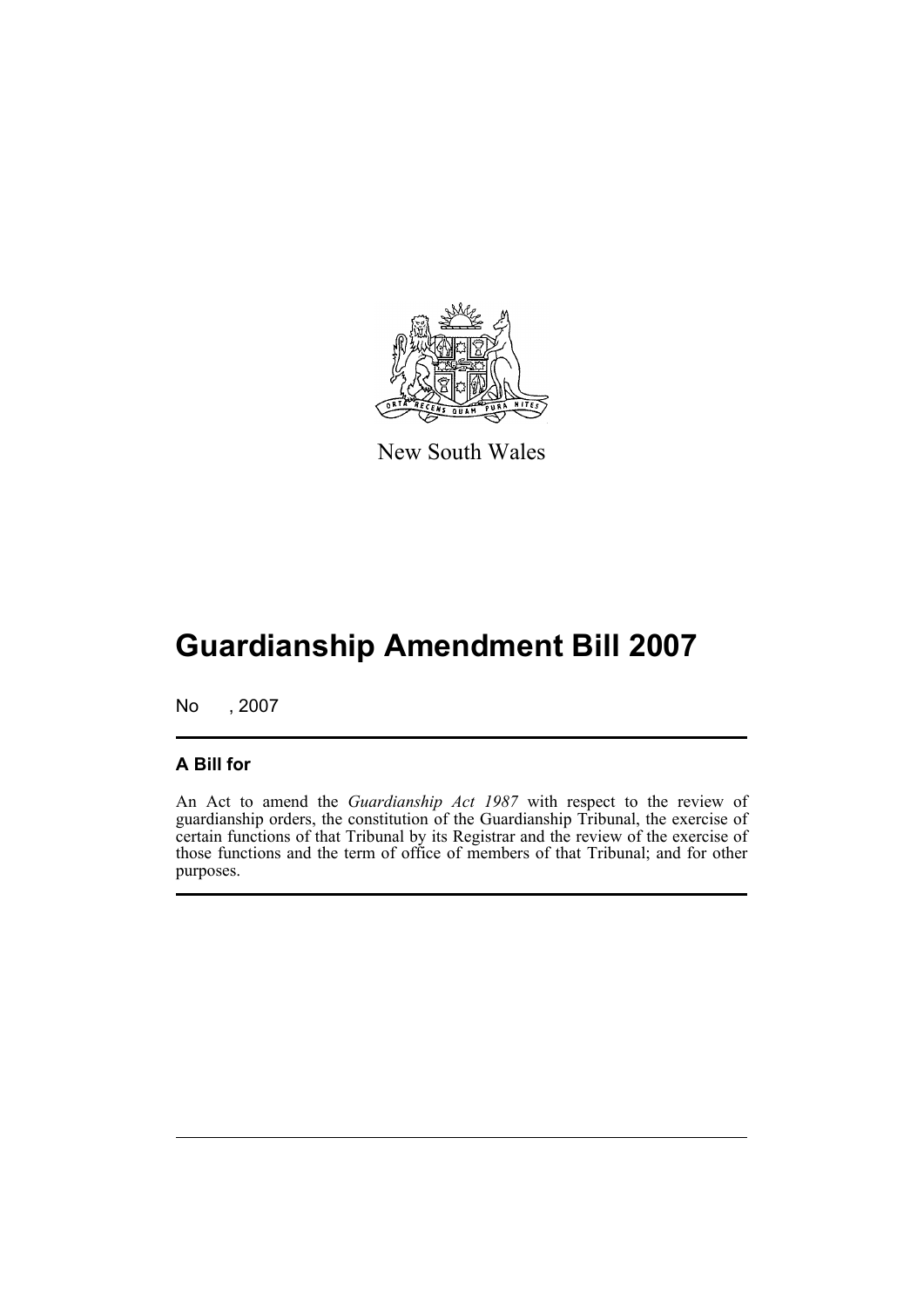<span id="page-9-4"></span><span id="page-9-3"></span><span id="page-9-2"></span><span id="page-9-1"></span><span id="page-9-0"></span>

|              |     | The Legislature of New South Wales enacts:                                                                                                                | 1              |
|--------------|-----|-----------------------------------------------------------------------------------------------------------------------------------------------------------|----------------|
| 1            |     | Name of Act                                                                                                                                               | $\overline{2}$ |
|              |     | This Act is the <i>Guardianship Amendment Act 2007</i> .                                                                                                  | 3              |
| $\mathbf{2}$ |     | <b>Commencement</b>                                                                                                                                       | $\overline{4}$ |
|              |     | This Act commences on a day or days to be appointed by proclamation.                                                                                      | 5              |
| 3            |     | Amendment of Guardianship Act 1987 No 257                                                                                                                 | 6              |
|              |     | The <i>Guardianship Act 1987</i> is amended as set out in Schedule 1.                                                                                     | 7              |
| 4            |     | Amendment of Powers of Attorney Act 2003 No 53                                                                                                            | 8              |
|              |     | The <i>Powers of Attorney Act 2003</i> is amended by omitting section 35 (4).                                                                             | 9              |
| 5            |     | <b>Repeal of Act</b>                                                                                                                                      | 10             |
|              | (1) | This Act is repealed on the day following the day on which all of the<br>provisions of this Act have commenced.                                           | 11<br>12       |
|              | (2) | The repeal of this Act does not, because of the operation of section 30<br>of the <i>Interpretation Act 1987</i> , affect any amendment made by this Act. | 13<br>14       |
|              |     |                                                                                                                                                           |                |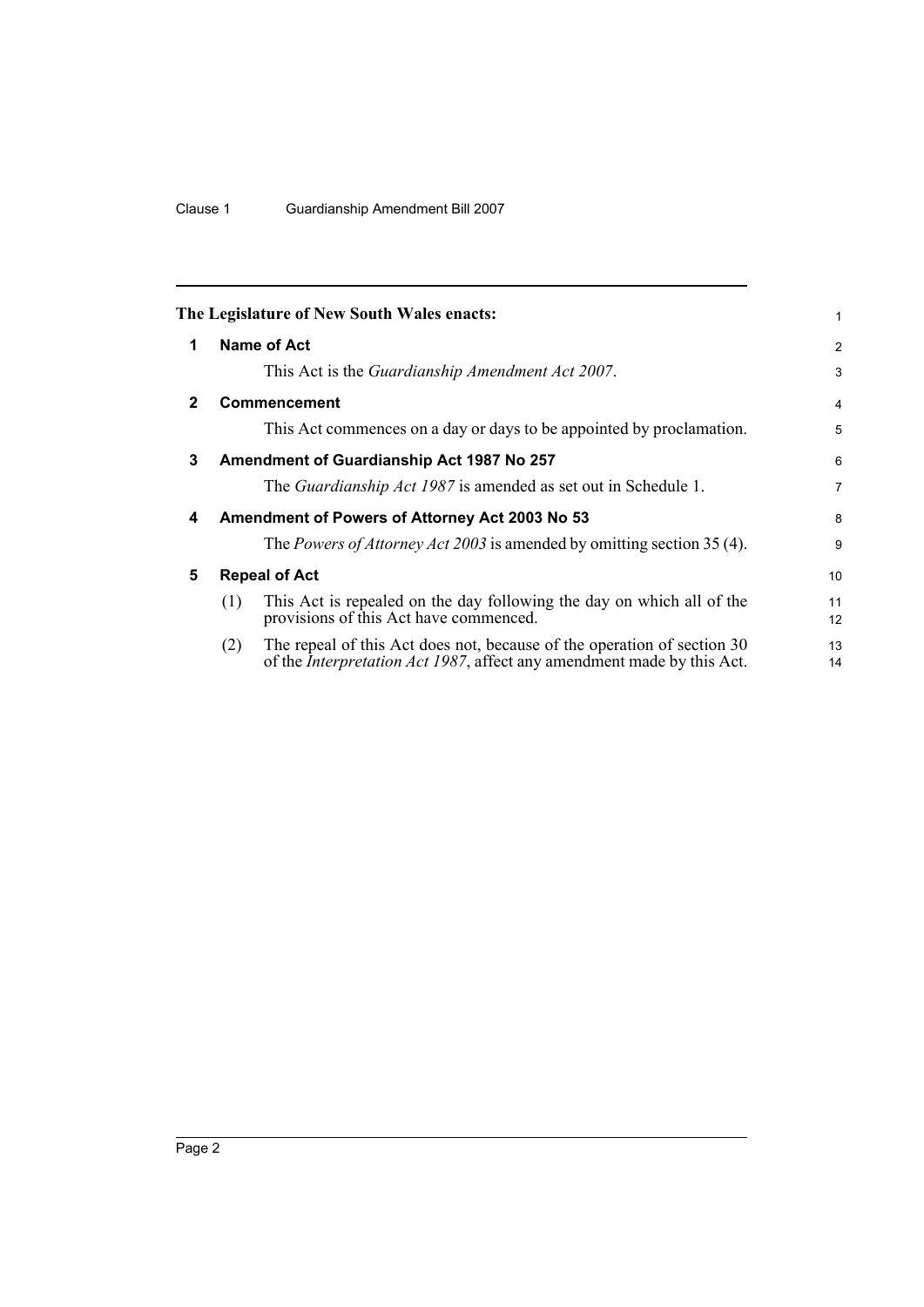<span id="page-10-0"></span>Amendments Schedule 1

(Section 3)

1

2

| $[1]$ | <b>Section 3 Definitions</b>         |                                                                                                                                                                                                                                                                                                                                                                                                                                                                                                                                                                                                                                                                                                                                                                                | 3                                                              |  |  |  |
|-------|--------------------------------------|--------------------------------------------------------------------------------------------------------------------------------------------------------------------------------------------------------------------------------------------------------------------------------------------------------------------------------------------------------------------------------------------------------------------------------------------------------------------------------------------------------------------------------------------------------------------------------------------------------------------------------------------------------------------------------------------------------------------------------------------------------------------------------|----------------------------------------------------------------|--|--|--|
|       |                                      | Insert in alphabetical order in section $3(1)$ :                                                                                                                                                                                                                                                                                                                                                                                                                                                                                                                                                                                                                                                                                                                               | $\overline{4}$                                                 |  |  |  |
|       |                                      | <i>community member</i> means a member of the Tribunal in the<br>member category referred to in section 49 $(3)$ (c).                                                                                                                                                                                                                                                                                                                                                                                                                                                                                                                                                                                                                                                          | 5<br>6                                                         |  |  |  |
|       |                                      | <b>legal member</b> means a member of the Tribunal in the member<br>category referred to in section 49 $(3)$ (a).                                                                                                                                                                                                                                                                                                                                                                                                                                                                                                                                                                                                                                                              | $\overline{7}$<br>8                                            |  |  |  |
|       |                                      | <i>member category</i> means a category of member of the Tribunal<br>provided for by section 49 (3).                                                                                                                                                                                                                                                                                                                                                                                                                                                                                                                                                                                                                                                                           | $\boldsymbol{9}$<br>10                                         |  |  |  |
|       |                                      | <i>professional member</i> means a member of the Tribunal in the<br>member category referred to in section $49(3)$ (b).                                                                                                                                                                                                                                                                                                                                                                                                                                                                                                                                                                                                                                                        | 11<br>12                                                       |  |  |  |
|       |                                      | <b>Registrar</b> means the Registrar of the Tribunal.                                                                                                                                                                                                                                                                                                                                                                                                                                                                                                                                                                                                                                                                                                                          | 13                                                             |  |  |  |
| [2]   |                                      | Section 3 (1), definition of "exempt premises"                                                                                                                                                                                                                                                                                                                                                                                                                                                                                                                                                                                                                                                                                                                                 | 14                                                             |  |  |  |
|       |                                      | Omit " <i>Education Reform Act 1990</i> " from paragraph (a) (i) of the definition.                                                                                                                                                                                                                                                                                                                                                                                                                                                                                                                                                                                                                                                                                            | 15                                                             |  |  |  |
|       | Insert instead "Education Act 1990". |                                                                                                                                                                                                                                                                                                                                                                                                                                                                                                                                                                                                                                                                                                                                                                                |                                                                |  |  |  |
| [3]   |                                      | Section 3 (1), definition of "officer"                                                                                                                                                                                                                                                                                                                                                                                                                                                                                                                                                                                                                                                                                                                                         | 17                                                             |  |  |  |
|       | Omit the definition. Insert instead: |                                                                                                                                                                                                                                                                                                                                                                                                                                                                                                                                                                                                                                                                                                                                                                                |                                                                |  |  |  |
|       |                                      | <i>officer</i> means a person employed under Chapter 1A of the <i>Public</i><br>Sector Employment and Management Act 2002 in the<br>Government Service to enable the Tribunal to exercise its<br>functions.                                                                                                                                                                                                                                                                                                                                                                                                                                                                                                                                                                    | 19<br>20<br>21<br>22                                           |  |  |  |
| [4]   |                                      | <b>Section 16 Guardianship orders</b>                                                                                                                                                                                                                                                                                                                                                                                                                                                                                                                                                                                                                                                                                                                                          | 23                                                             |  |  |  |
|       |                                      | Omit section 16 (2A). Insert instead:                                                                                                                                                                                                                                                                                                                                                                                                                                                                                                                                                                                                                                                                                                                                          | 24                                                             |  |  |  |
|       | (2A)                                 | A guardianship order may contain a statement to the effect that<br>the order will not be reviewed under section $25(2)$ (b) at the<br>expiration of the period for which it has effect, but only if the<br>Tribunal is satisfied that, in all the circumstances, it is in the best<br>interests of the person who is the subject of the order that the<br>order is not reviewed at the expiration of that period.<br>Note. Section 25 (1) and (2) (a) provide for the review of a guardianship<br>order on the Tribunal's own motion or at the request of any person<br>entitled to request a review. Those rights to review are unaffected by any<br>statement in the guardianship order that the order will not be reviewed<br>under section 25 $(2)$ (b) at its expiration. | 25<br>26<br>27<br>28<br>29<br>30<br>31<br>32<br>33<br>34<br>35 |  |  |  |
|       |                                      |                                                                                                                                                                                                                                                                                                                                                                                                                                                                                                                                                                                                                                                                                                                                                                                |                                                                |  |  |  |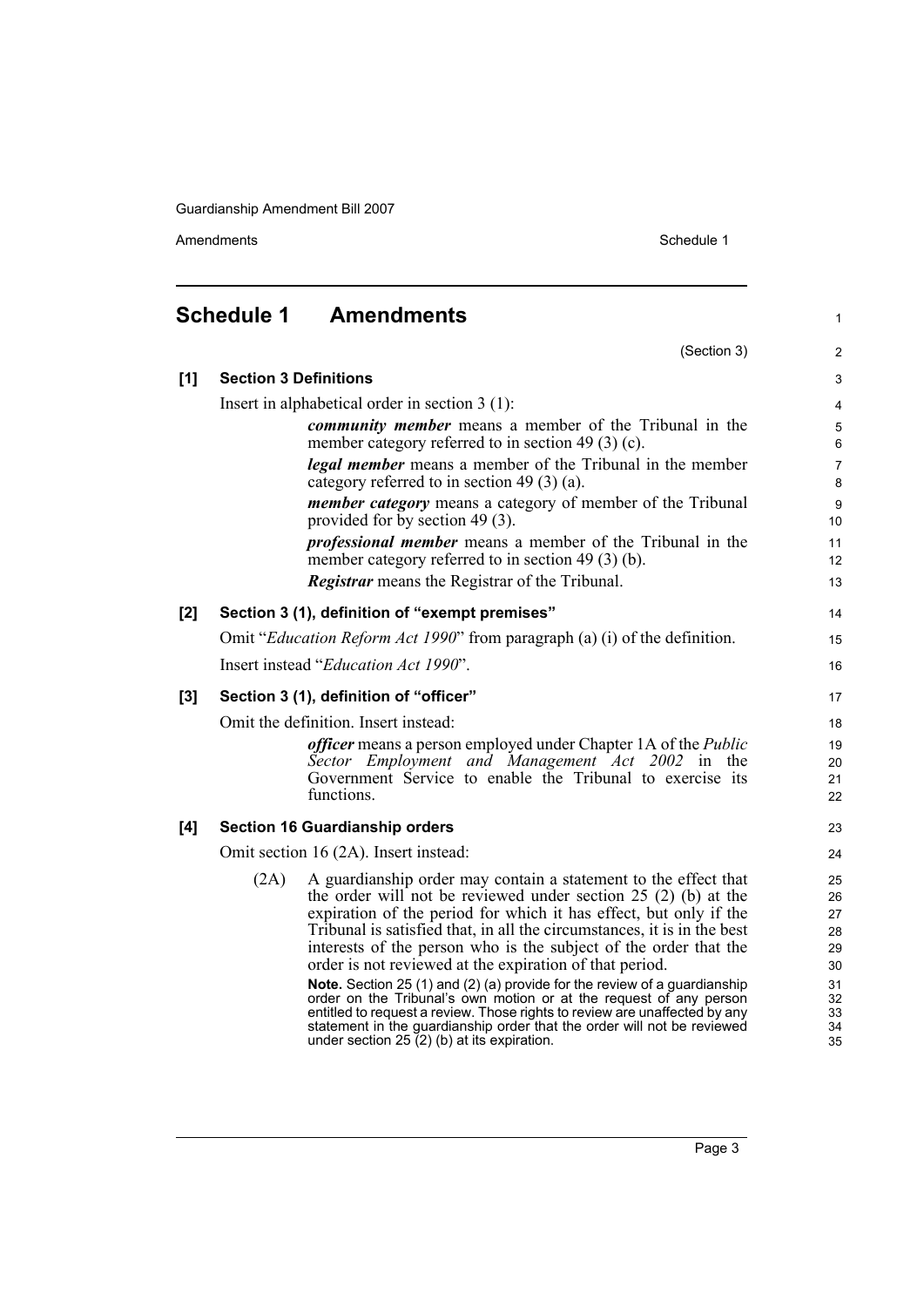| [5] |                       |     | <b>Section 49 Constitution of the Tribunal</b>                                                                                                                                                                                                                             | 1                                   |  |
|-----|-----------------------|-----|----------------------------------------------------------------------------------------------------------------------------------------------------------------------------------------------------------------------------------------------------------------------------|-------------------------------------|--|
|     |                       |     | Omit section 49 (3). Insert instead:                                                                                                                                                                                                                                       | $\overline{\mathbf{c}}$             |  |
|     | (3)                   |     | Of the members of the Tribunal:                                                                                                                                                                                                                                            |                                     |  |
|     |                       | (a) | at least 3 must be persons who are Australian lawyers of at<br>least 7 years' standing <i>(legal members)</i> , and                                                                                                                                                        | 4<br>5                              |  |
|     |                       | (b) | at least 3 must be persons (such as medical practitioners,<br>psychologists and social workers) who, in the opinion of<br>the Minister, have experience in assessing or treating<br>persons to whom Part 3, 4 or 5 relates <i>(professional</i> )<br><i>members</i> ), and | 6<br>$\overline{7}$<br>8<br>9<br>10 |  |
|     |                       | (c) | at least 4 must be persons (other than those referred to in<br>paragraph (a) or $(b)$ ) who, in the opinion of the Minister,<br>have had experience with persons to whom Part 3, 4 or 5<br>relates ( <i>community members</i> ).                                           | 11<br>12<br>13<br>14                |  |
| [6] | <b>Section 49 (4)</b> |     |                                                                                                                                                                                                                                                                            | 15                                  |  |
|     |                       |     | Omit "members of the Tribunal referred to in subsection $(3)$ $(a)$ ".                                                                                                                                                                                                     | 16                                  |  |
|     |                       |     | Insert instead "legal members of the Tribunal".                                                                                                                                                                                                                            | 17                                  |  |
| [7] |                       |     | Section 50 Registrar and other staff of the Tribunal                                                                                                                                                                                                                       | 18                                  |  |
|     | Omit the section.     |     |                                                                                                                                                                                                                                                                            | 19                                  |  |
| [8] |                       |     | <b>Section 51 Composition of the Tribunal</b>                                                                                                                                                                                                                              | 20                                  |  |
|     |                       |     | Omit section 51 (1). Insert instead:                                                                                                                                                                                                                                       | 21                                  |  |
|     | (1)                   |     | For the purposes of exercising its functions the Tribunal is to be.<br>constituted by no fewer than 3 and no more than 5 of its members<br>$of$ whom:                                                                                                                      | 22<br>23<br>24                      |  |
|     |                       | (a) | at least 1 is a legal member, and                                                                                                                                                                                                                                          | 25                                  |  |
|     |                       | (b) | at least 1 is a professional member, and                                                                                                                                                                                                                                   | 26                                  |  |
|     |                       | (c) | at least 1 is a community member.                                                                                                                                                                                                                                          | 27                                  |  |
| [9] | <b>Section 51 (3)</b> |     |                                                                                                                                                                                                                                                                            | 28                                  |  |
|     | Omit the subsection.  |     |                                                                                                                                                                                                                                                                            | 29                                  |  |
|     |                       |     |                                                                                                                                                                                                                                                                            |                                     |  |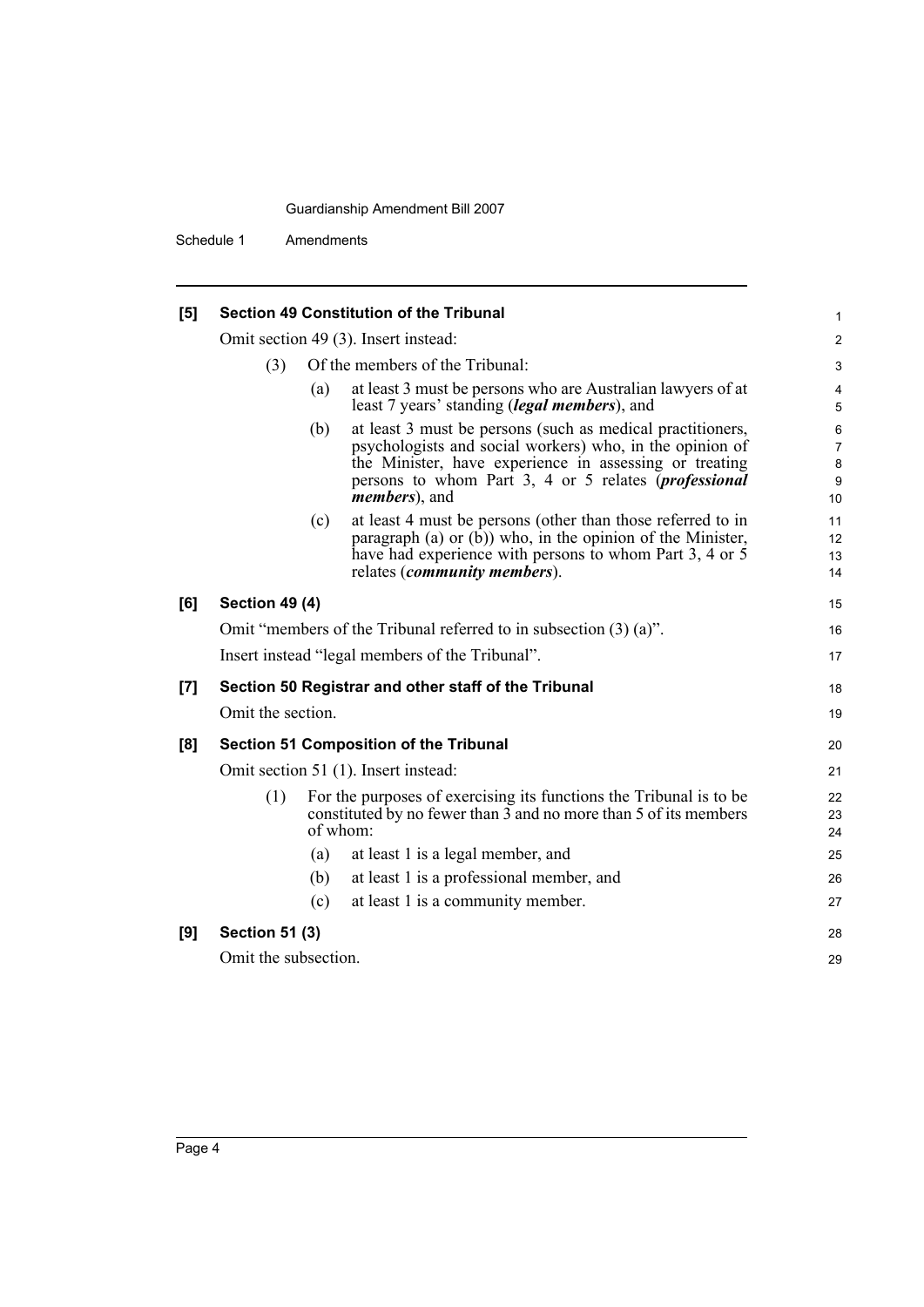| $[10]$ | <b>Section 51A</b> |     |     |                                                                                                                                                                                                                                                                                 |                                   |  |
|--------|--------------------|-----|-----|---------------------------------------------------------------------------------------------------------------------------------------------------------------------------------------------------------------------------------------------------------------------------------|-----------------------------------|--|
|        |                    |     |     | Omit the section. Insert instead:                                                                                                                                                                                                                                               | $\overline{\mathbf{c}}$           |  |
|        | 51A                |     |     | Fewer than 3 Tribunal members may deal with certain matters                                                                                                                                                                                                                     | 3                                 |  |
|        |                    | (1) |     | Despite section 51 $(1)$ , the Tribunal may, at the discretion of the<br>President of the Tribunal, be constituted by 1 or 2 members if the<br>Tribunal is exercising its functions referred to in:                                                                             | $\overline{\mathbf{4}}$<br>5<br>6 |  |
|        |                    |     | (a) | Division 4 (Assessment and review of guardianship<br>orders) of Part 3, or                                                                                                                                                                                                      | $\overline{7}$<br>8               |  |
|        |                    |     | (b) | Division 2 (Review and revocation of financial<br>management orders) of Part 3A, or                                                                                                                                                                                             | 9<br>10                           |  |
|        |                    |     | (c) | Division 3 (Review of appointment of manager) of<br>Part 3A, or                                                                                                                                                                                                                 | 11<br>12                          |  |
|        |                    |     | (d) | section 36 (Who may give consent) in respect of giving<br>consent to the carrying out of minor treatment or major<br>treatment (but not special treatment or treatment in the<br>course of a clinical trial), or                                                                | 13<br>14<br>15<br>16              |  |
|        |                    |     | (e) | Part 5A (Reciprocal arrangements), or                                                                                                                                                                                                                                           | 17                                |  |
|        |                    |     | (f) | Division 2 (Proceedings before the Tribunal) of Part 6<br>(other than functions under section 65), or                                                                                                                                                                           | 18<br>19                          |  |
|        |                    |     | (g) | section 67E (Review of decisions of the Registrar).                                                                                                                                                                                                                             | 20                                |  |
|        |                    | (2) |     | When the Tribunal is constituted by 2 members, the members<br>must not be in the same member category.                                                                                                                                                                          | 21<br>22                          |  |
|        |                    | (3) |     | When constituted by 1 or 2 members, the Tribunal may exercise<br>functions referred to in subsection $(1)$ (f) even if the substantive<br>proceedings are not currently before that sitting of the Tribunal.                                                                    | 23<br>24<br>25                    |  |
|        |                    | (4) |     | For the purpose of exercising the function of reviewing a decision<br>of the Registrar referred to in subsection $(1)$ $(g)$ , the Tribunal<br>(when constituted by 1 or 2 members) must be constituted by or<br>include the President, the Deputy President or a legal member. | 26<br>27<br>28<br>29              |  |
|        |                    | (5) |     | In this section, <i>clinical trial</i> , <i>major treatment</i> , <i>minor treatment</i><br>and <i>special treatment</i> have the same meanings as in Part 5.                                                                                                                   | 30<br>31                          |  |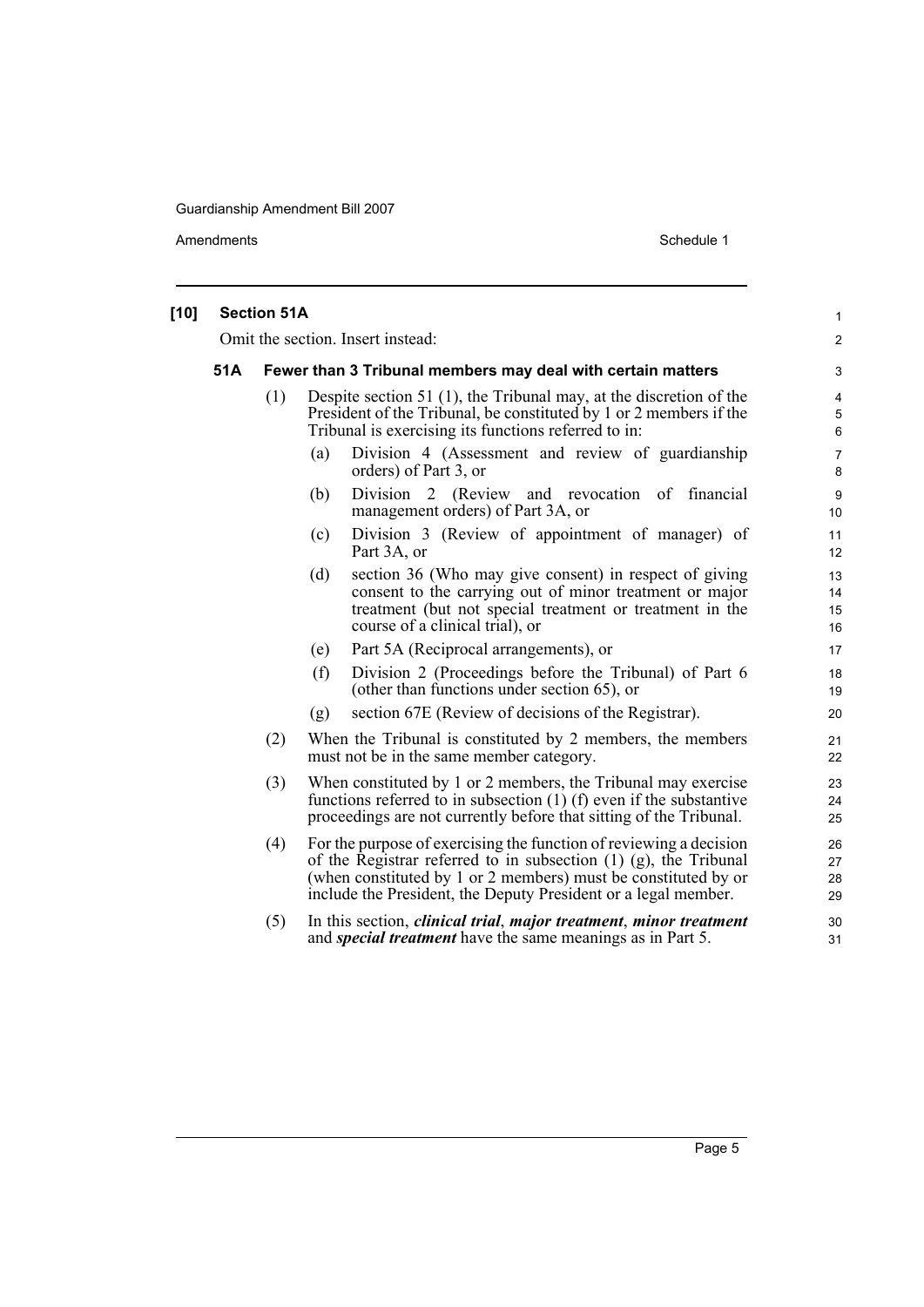| $[11]$ | <b>Section 51B</b>        |     |     |                                                                                                                                                                                                                                                                                                                                                         | 1                                |
|--------|---------------------------|-----|-----|---------------------------------------------------------------------------------------------------------------------------------------------------------------------------------------------------------------------------------------------------------------------------------------------------------------------------------------------------------|----------------------------------|
|        | Insert after section 51A: |     |     |                                                                                                                                                                                                                                                                                                                                                         | $\overline{2}$                   |
|        | 51B                       |     |     | <b>Presiding member of Tribunal</b>                                                                                                                                                                                                                                                                                                                     | 3                                |
|        |                           |     |     | The presiding member at any sitting of the Tribunal is to be:                                                                                                                                                                                                                                                                                           | 4                                |
|        |                           |     | (a) | in the case of the Tribunal constituted by one member—<br>that member, or                                                                                                                                                                                                                                                                               | 5<br>6                           |
|        |                           |     | (b) | if the Tribunal is so constituted as to include the President<br>of the Tribunal—the President of the Tribunal, or                                                                                                                                                                                                                                      | $\overline{7}$<br>8              |
|        |                           |     | (c) | if the Tribunal is so constituted as not to include the<br>President of the Tribunal but is so constituted as to include<br>the Deputy President of the Tribunal—the Deputy<br>President of the Tribunal, or                                                                                                                                            | 9<br>10<br>11<br>12              |
|        |                           |     | (d) | if the Tribunal is so constituted as to include neither the<br>President nor the Deputy President of the Tribunal but is so<br>constituted as to include a legal member—the member of<br>the Tribunal who is a legal member, or, if there is more<br>than one legal member, such one of those members as the<br>President of the Tribunal nominates, or | 13<br>14<br>15<br>16<br>17<br>18 |
|        |                           |     | (e) | if the Tribunal is so constituted as to include neither the<br>President nor the Deputy President of the Tribunal nor a<br>legal member—the member of the Tribunal that the<br>President of the Tribunal nominates.                                                                                                                                     | 19<br>20<br>21<br>22             |
| $[12]$ | <b>Section 54 Voting</b>  |     |     |                                                                                                                                                                                                                                                                                                                                                         | 23                               |
|        |                           |     |     | Omit section 54 (3). Insert instead:                                                                                                                                                                                                                                                                                                                    | 24                               |
|        |                           | (3) |     | Despite subsection $(1)$ , questions of law arising at a sitting of the<br>Tribunal are to be determined:                                                                                                                                                                                                                                               | 25<br>26                         |
|        |                           |     | (a) | if the presiding member is the President or Deputy<br>President of the Tribunal or a legal member—by the<br>presiding member of the Tribunal, or                                                                                                                                                                                                        | 27<br>28<br>29                   |
|        |                           |     | (b) | if the presiding member is not the President or Deputy<br>President of the Tribunal or a legal member—by:                                                                                                                                                                                                                                               | 30<br>31                         |
|        |                           |     |     | (i)<br>referring the question of law to the President or<br>Deputy President of the Tribunal or a legal member<br>nominated by the President for the purposes of this<br>section for decision, and                                                                                                                                                      | 32<br>33<br>34<br>35             |
|        |                           |     |     | determining the question of law according to the<br>(ii)<br>decision on the reference.                                                                                                                                                                                                                                                                  | 36<br>37                         |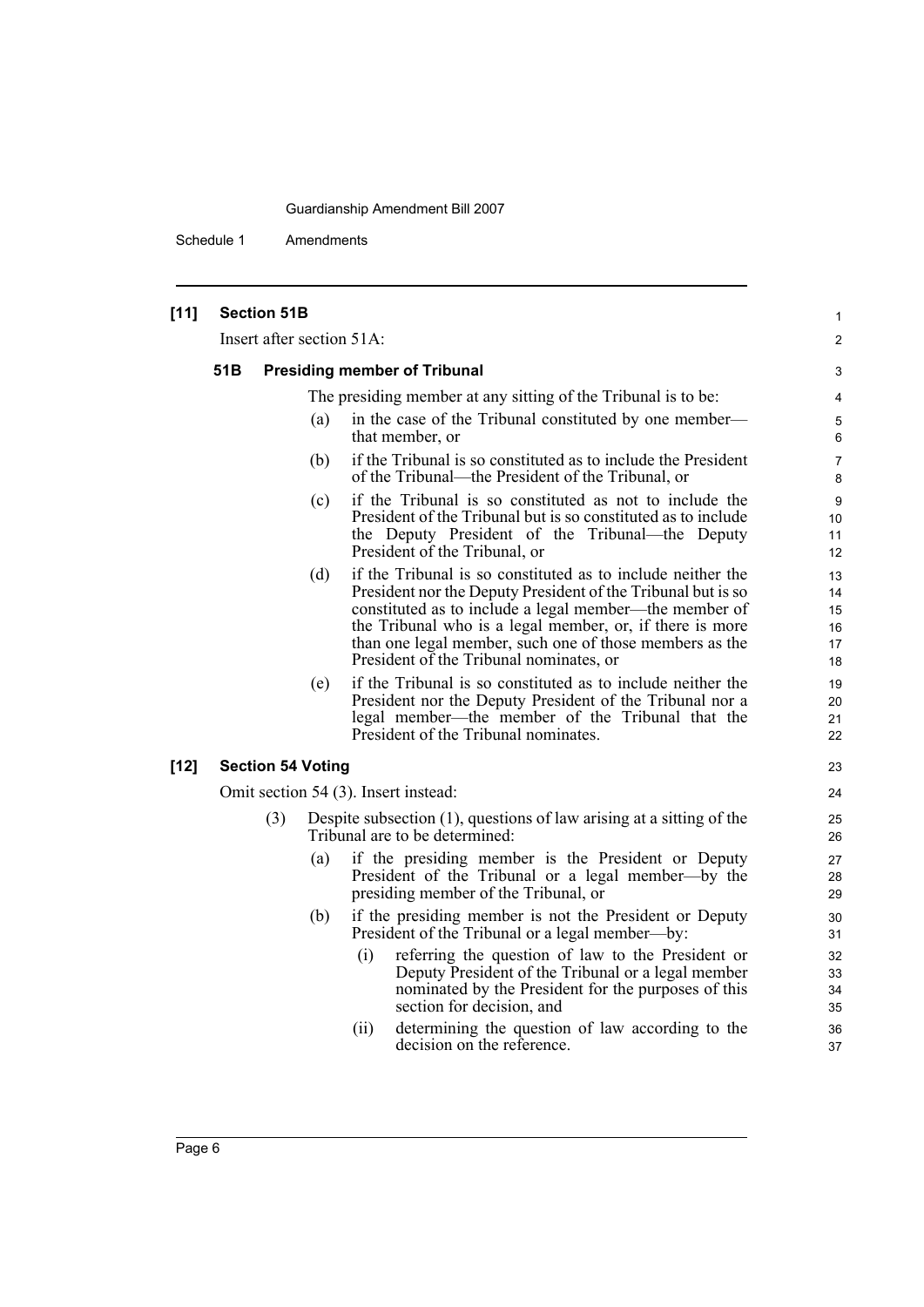| $[13]$ |                          |      |           | Part 6, Division 2, heading                                                                                                                                                                                                                                                                                                                                           | 1                               |
|--------|--------------------------|------|-----------|-----------------------------------------------------------------------------------------------------------------------------------------------------------------------------------------------------------------------------------------------------------------------------------------------------------------------------------------------------------------------|---------------------------------|
|        |                          |      |           | Omit the heading to the Division. Insert before section 53:                                                                                                                                                                                                                                                                                                           | $\overline{2}$                  |
|        | <b>Division 2</b>        |      |           | <b>Proceedings before the Tribunal</b>                                                                                                                                                                                                                                                                                                                                | 3                               |
| $[14]$ |                          |      |           | Section 57A Tribunal may join parties                                                                                                                                                                                                                                                                                                                                 | 4                               |
|        |                          |      |           | Omit "under this Act" from section 57A (1).                                                                                                                                                                                                                                                                                                                           | 5                               |
|        |                          |      |           | Insert instead "(whether under this or any other Act)".                                                                                                                                                                                                                                                                                                               | 6                               |
| $[15]$ |                          |      |           | <b>Section 60 Compulsion of witnesses</b>                                                                                                                                                                                                                                                                                                                             | $\overline{7}$                  |
|        |                          |      |           | Omit section 60 (1). Insert instead:                                                                                                                                                                                                                                                                                                                                  | 8                               |
|        |                          | (1)  |           | The President or Deputy President of the Tribunal or the member<br>presiding at a sitting of the Tribunal (if that person is a legal<br>member), or any other legal member nominated in writing by the<br>President for the purposes of this section, may, by instrument in<br>writing, require any person on whom the instrument is served<br>personally or by post: | 9<br>10<br>11<br>12<br>13<br>14 |
|        |                          |      | (a)       | to appear before the Tribunal for the purpose of giving<br>evidence, or                                                                                                                                                                                                                                                                                               | 15<br>16                        |
|        |                          |      | (b)       | to produce to the Tribunal any document that is relevant to<br>the proceedings before the Tribunal,                                                                                                                                                                                                                                                                   | 17<br>18                        |
|        |                          |      |           | at a time, date and place specified in the instrument.                                                                                                                                                                                                                                                                                                                | 19                              |
|        |                          | (1A) |           | The President or Deputy President of the Tribunal or the member<br>presiding at a sitting of the Tribunal, or any legal member<br>nominated in writing by the President for the purposes of this<br>section, may:                                                                                                                                                     | 20<br>21<br>22<br>23            |
|        |                          |      | (a)       | require a person who appears before the Tribunal to be<br>sworn for the purpose of giving evidence on oath, and                                                                                                                                                                                                                                                       | 24<br>25                        |
|        |                          |      | (b)       | administer such an oath.                                                                                                                                                                                                                                                                                                                                              | 26                              |
| $[16]$ | <b>Section 64A</b>       |      |           |                                                                                                                                                                                                                                                                                                                                                                       | 27                              |
|        | Insert after section 64: |      |           |                                                                                                                                                                                                                                                                                                                                                                       | 28                              |
|        | 64A                      |      |           | <b>Withdrawal of applications</b>                                                                                                                                                                                                                                                                                                                                     | 29                              |
|        |                          |      | Tribunal. | An application to the Tribunal (whether under this or any other<br>Act) cannot be withdrawn except with the consent of the                                                                                                                                                                                                                                            | 30<br>31<br>32                  |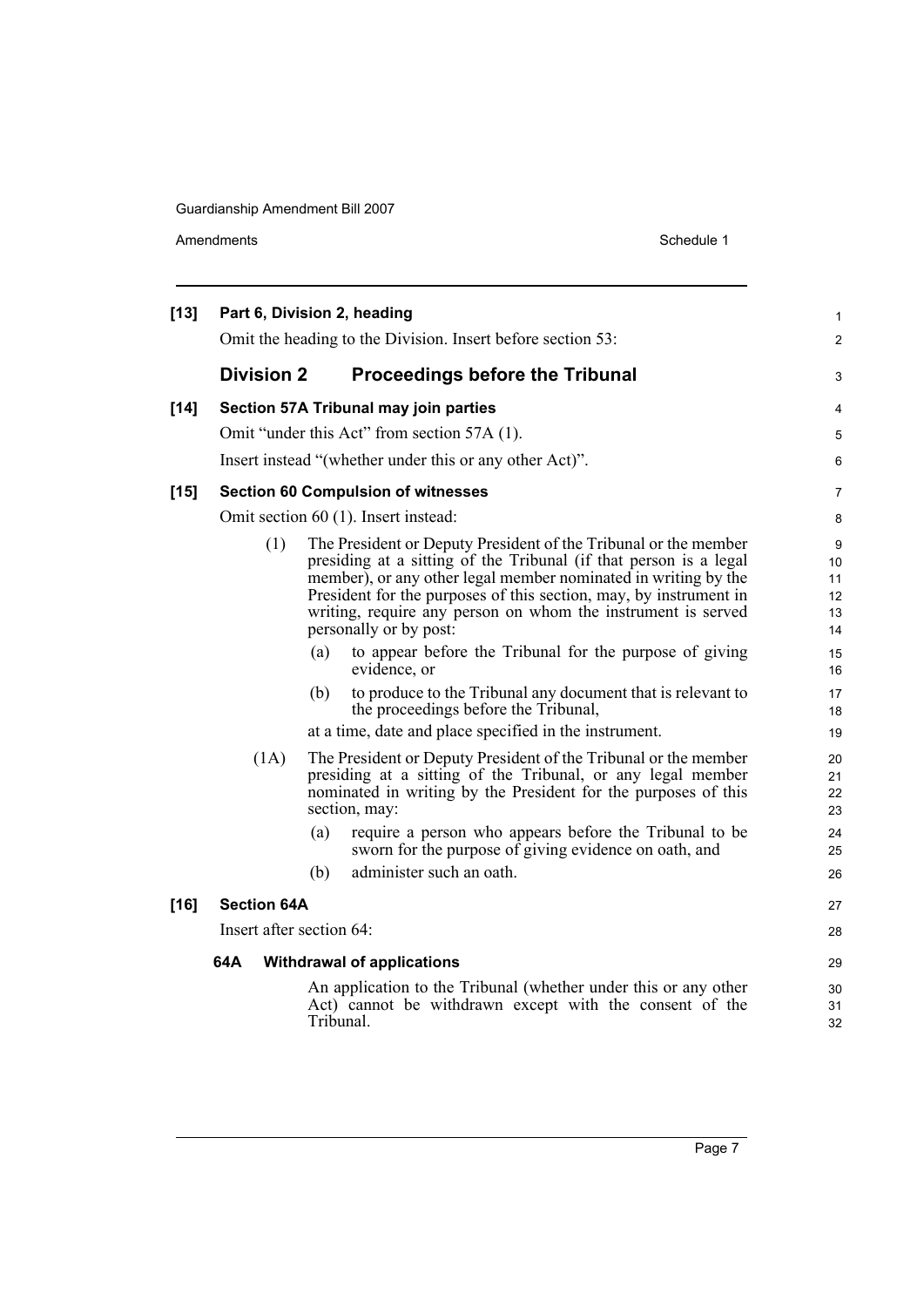| $[17]$ | Section 67 Appeals to the Supreme Court                                                                                   |                       |                           |                                                                                                                                                                                                                                                                               |                                    |
|--------|---------------------------------------------------------------------------------------------------------------------------|-----------------------|---------------------------|-------------------------------------------------------------------------------------------------------------------------------------------------------------------------------------------------------------------------------------------------------------------------------|------------------------------------|
|        |                                                                                                                           |                       |                           | Omit section $67$ (2) (a). Insert instead:                                                                                                                                                                                                                                    | $\overline{c}$                     |
|        |                                                                                                                           |                       | (a)                       | in the case of a prescribed decision made by the Tribunal<br>in the exercise of a function under section 51A or of a<br>decision made in the exercise of a function under section<br>64 (2)—within the period ending 28 days after the relevant<br>decision has been made, or | 3<br>4<br>5<br>6<br>$\overline{7}$ |
| $[18]$ |                                                                                                                           | <b>Section 67 (7)</b> |                           |                                                                                                                                                                                                                                                                               | 8                                  |
|        |                                                                                                                           |                       |                           | Insert after section $67(6)$ :                                                                                                                                                                                                                                                | 9                                  |
|        |                                                                                                                           | (7)                   |                           | In this section:                                                                                                                                                                                                                                                              | 10                                 |
|        |                                                                                                                           |                       |                           | <i>prescribed decision</i> means a decision made in the exercise of a<br>function under:                                                                                                                                                                                      | 11<br>12                           |
|        |                                                                                                                           |                       | (a)                       | section 36 in respect of giving consent to minor treatment,<br><sub>or</sub>                                                                                                                                                                                                  | 13<br>14                           |
|        |                                                                                                                           |                       | (b)                       | Part 5A, or                                                                                                                                                                                                                                                                   | 15                                 |
|        |                                                                                                                           |                       | (c)                       | Division 2 of Part 6, or                                                                                                                                                                                                                                                      | 16                                 |
|        |                                                                                                                           |                       | (d)                       | section 67E.                                                                                                                                                                                                                                                                  | 17                                 |
| $[19]$ |                                                                                                                           |                       | Part 6, Division 3A       |                                                                                                                                                                                                                                                                               | 18                                 |
|        |                                                                                                                           |                       | Insert after section 67A: |                                                                                                                                                                                                                                                                               | 19                                 |
|        | <b>Division 3A</b><br><b>Registrar and other staff of Tribunal</b><br>67B<br><b>Registrar and other staff of Tribunal</b> |                       |                           | 20                                                                                                                                                                                                                                                                            |                                    |
|        |                                                                                                                           |                       |                           | 21                                                                                                                                                                                                                                                                            |                                    |
|        |                                                                                                                           |                       |                           | A Registrar and such other staff as are necessary for the purpose<br>of enabling the Tribunal to exercise its functions are to be<br>employed under Chapter 1A of the Public Sector Employment<br>and Management Act 2002.                                                    | 22<br>23<br>24<br>25               |
|        | 67C                                                                                                                       |                       |                           | <b>Functions of the Registrar</b>                                                                                                                                                                                                                                             | 26                                 |
|        |                                                                                                                           | (1)                   |                           | The Registrar may, at the discretion of the President of the<br>Tribunal, exercise any function of the Tribunal in respect of:                                                                                                                                                | 27<br>28                           |
|        |                                                                                                                           |                       | (a)                       | dismissing an application, at any stage of the proceedings,<br>if satisfied on the face of the application that the Tribunal<br>does not have jurisdiction to hear and determine the<br>application, or                                                                       | 29<br>30<br>31<br>32               |
|        |                                                                                                                           |                       |                           | Example of lack of jurisdiction. The Tribunal does not have<br>jurisdiction to hear and determine an application for a<br>guardianship order in respect of a person who is under the age of<br>16 years.                                                                      | 33<br>34<br>35<br>36               |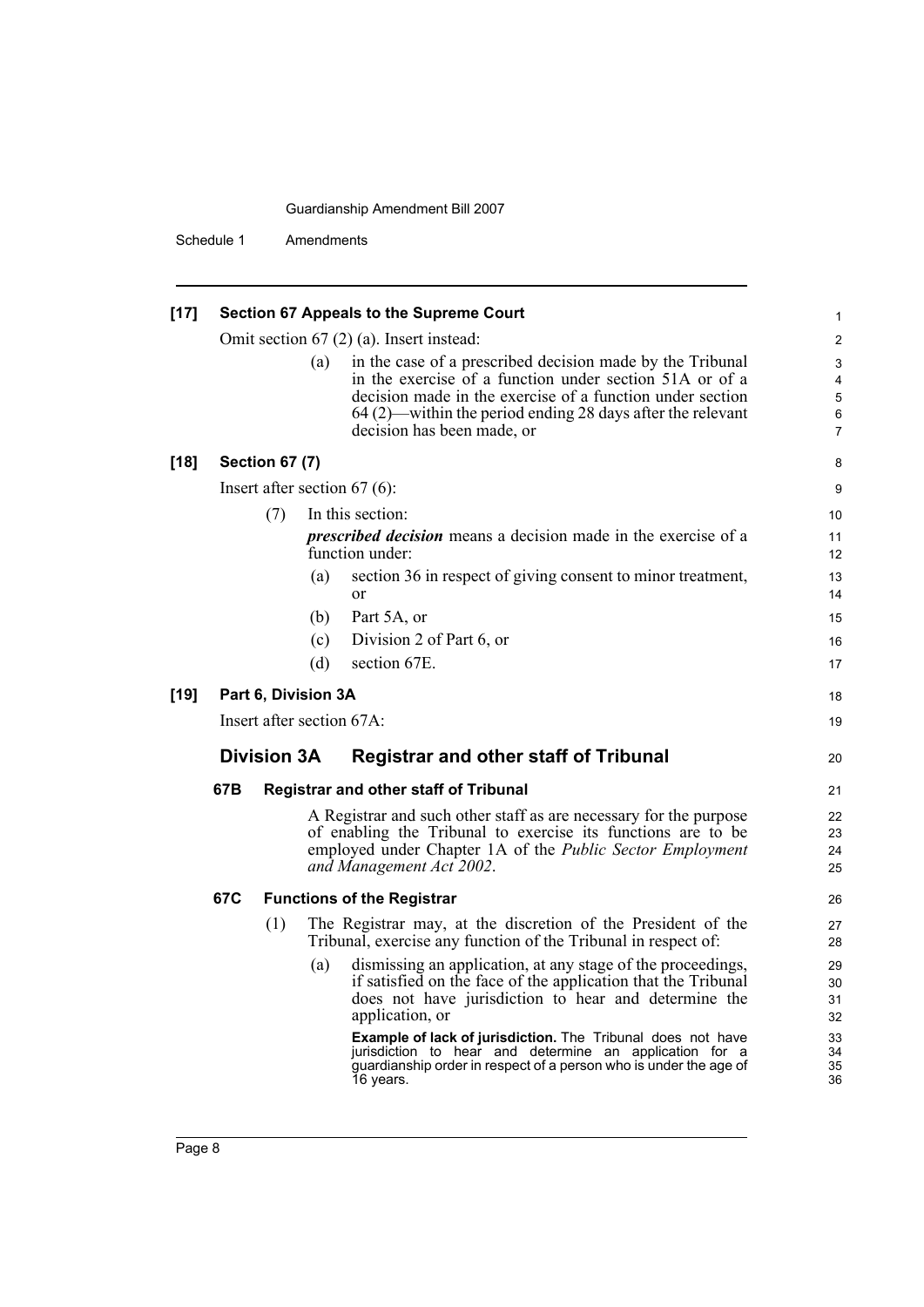|     | (b)       | dismissing an application, at any stage of the proceedings,<br>for want of prosecution including, but not limited to,<br>unreasonable delay by the applicant in providing the<br>Tribunal with requested information, or                                 | $\mathbf{1}$<br>$\overline{2}$<br>$\mathfrak{S}$<br>4 |  |  |  |
|-----|-----------|----------------------------------------------------------------------------------------------------------------------------------------------------------------------------------------------------------------------------------------------------------|-------------------------------------------------------|--|--|--|
|     | (c)       | refusing (under section 25A) a request to review a<br>guardianship order, or                                                                                                                                                                             | 5<br>6                                                |  |  |  |
|     | (d)       | refusing (under section 25O) a request to review a<br>financial management order on an application under<br>section 25R, or                                                                                                                              | 7<br>8<br>$\boldsymbol{9}$                            |  |  |  |
|     | (e)       | refusing (under section 25T) a request to review the<br>Tribunal's appointment of the manager of a protected<br>person's estate, or                                                                                                                      | 10<br>11<br>12                                        |  |  |  |
|     | (f)       | recognising (under section 48B) a person's status as the<br>guardian of another person or as the manager of the estate<br>of another person, or                                                                                                          | 13<br>14<br>15                                        |  |  |  |
|     | (g)       | joining (under section 57A) a person as a party to any<br>proceedings before the Tribunal, or                                                                                                                                                            | 16<br>17                                              |  |  |  |
|     | (h)       | granting leave (under section 58 $(1)$ ) for a person to be<br>represented by an Australian legal practitioner or an agent,<br><sub>or</sub>                                                                                                             | 18<br>19<br>20                                        |  |  |  |
|     | (i)       | making orders (under section $58$ (3)) requiring and<br>securing separate representation for a person, or                                                                                                                                                | 21<br>22                                              |  |  |  |
|     | (i)       | giving directions as to the conduct of any proceedings<br>before the Tribunal, or                                                                                                                                                                        | 23<br>24                                              |  |  |  |
|     | (k)       | adjourning proceedings before the Tribunal (under section<br>$64(1)$ , or                                                                                                                                                                                | 25<br>26                                              |  |  |  |
|     | (1)       | consenting to the withdrawal of an application to the<br>Tribunal (under section 64A).                                                                                                                                                                   | 27<br>28                                              |  |  |  |
| (2) |           | The President of the Tribunal may direct the Registrar to refer the<br>exercise of a function in a particular matter to the Tribunal (as<br>constituted under section 51 or 51A). The Registrar must comply<br>with such a direction.                    | 29<br>30<br>31<br>32                                  |  |  |  |
| (3) |           | The Registrar may refer a particular matter to the Tribunal if the<br>33<br>Registrar considers it would be more appropriate for the Tribunal<br>34<br>(as constituted under section 51or 51 $\widehat{A}$ ) to deal with the matter.<br>35              |                                                       |  |  |  |
| (4) | Tribunal. | The Registrar constitutes the Tribunal for the purposes of<br>exercising any functions of the Tribunal conferred on the<br>Registrar under this section. However, sections 65, 66, 68 (1A),<br>69 and 71 do not apply when the Registrar constitutes the | 36<br>37<br>38<br>39<br>40                            |  |  |  |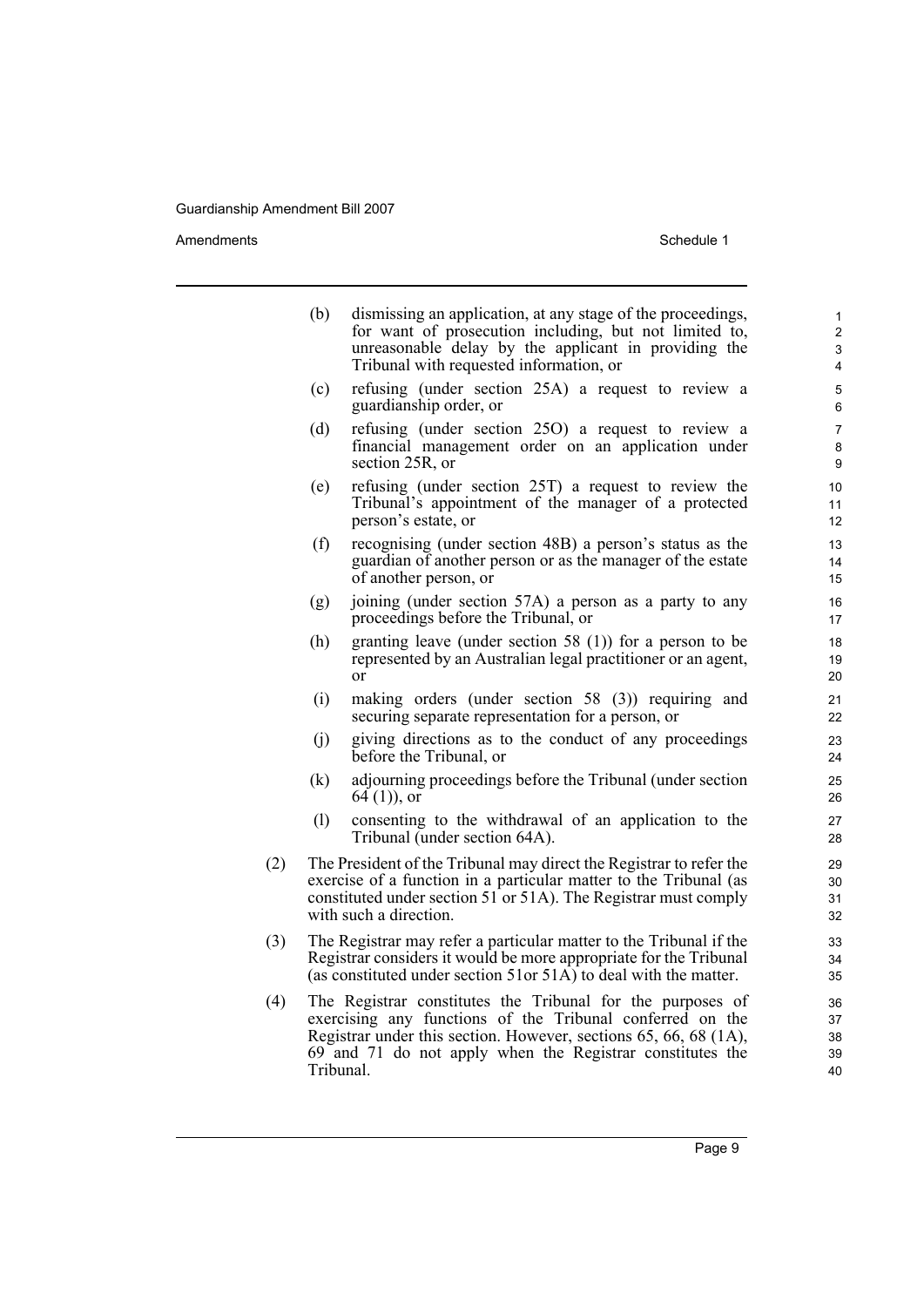Schedule 1 Amendments

### **67D Decisions of Registrar**

- (1) A decision of the Registrar made in the exercise of a function of the Tribunal is to be confirmed, as soon as practicable after the order arising out of the decision of the Registrar is made, in a written instrument that is:
	- (a) signed by the Registrar or, if it is not practicable for the Registrar to sign the instrument, by the President or Deputy President, and

- (b) furnished to each of the parties unless, in the particular case, the Registrar considers that there is an appropriate reason not to furnish such an instrument to any or all parties.
- (2) In the case of a decision under section 67C (1) (c)–(e), the Registrar must furnish each party to the proceedings before the Registrar with formal written reasons for the decision as soon as practicable after giving the decision. The reasons for a decision may be included in the instrument confirming the decision or in a separate instrument.
- (3) No decision of the Registrar is to be vitiated merely because of any informality or want of form.
- (4) The Registrar must cause a record to be kept of any decision made by the Registrar in the exercise of any function under section 67C and of the reasons for that decision.
- (5) The regulations may make further provision with respect to the keeping of records of the exercise of any function under section 67C.

### **67E Review of decisions of the Registrar**

- (1) The Tribunal may, on its own motion, review any decision of the Registrar made under section  $67C(1)(c)$ –(e).
- (2) The Tribunal must review any decision of the Registrar made under section 67C (1) (c)–(e) at the request of any person who was a party to the proceedings before the Registrar.
- (3) A request by a person for a review of a decision of the Registrar must be made:
	- (a) within the period ending 14 days after the day on which the written instrument setting out the formal reasons for the decision is furnished to the person, or
	- (b) within such further time as the Tribunal may, in any case, allow.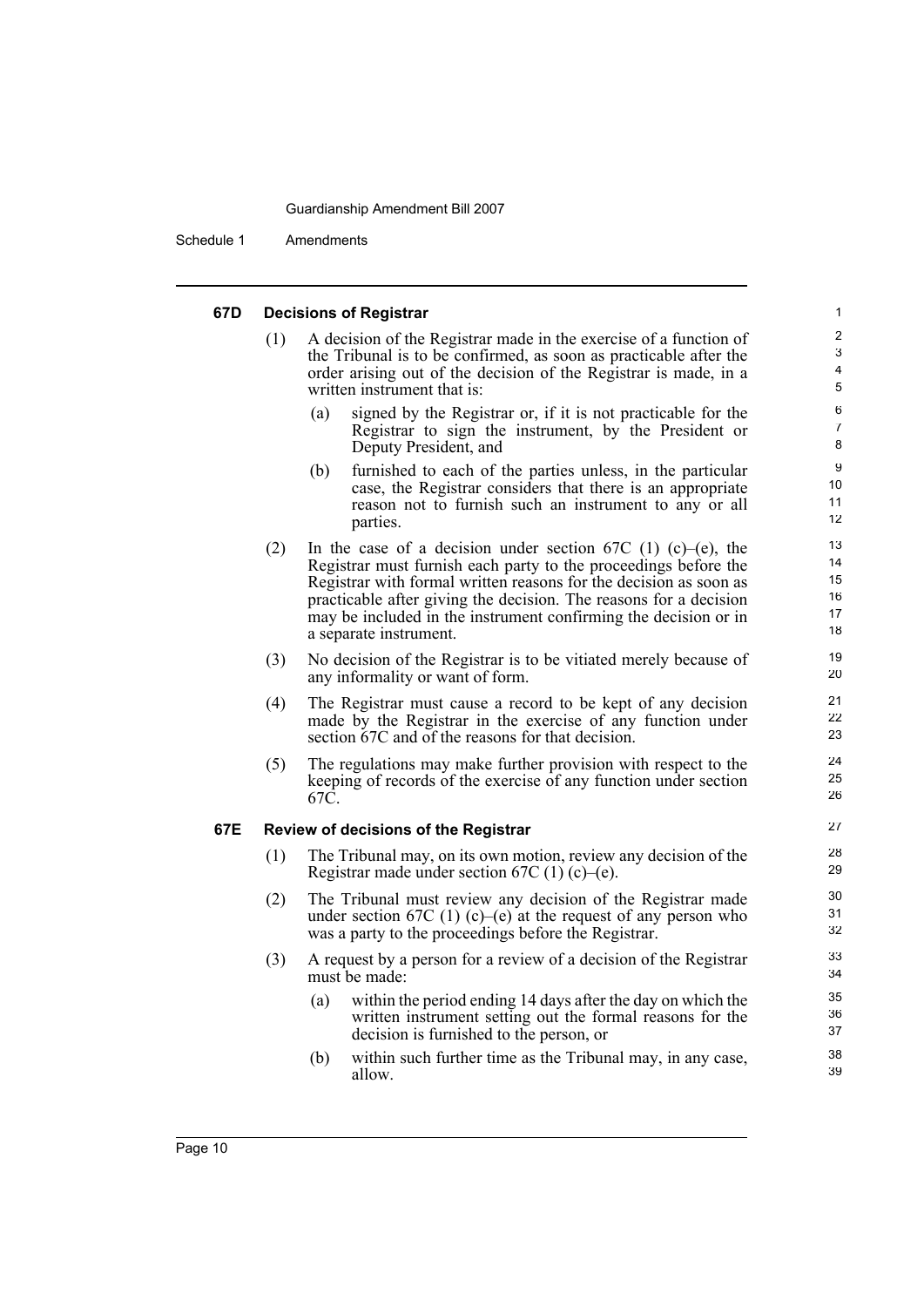Amendments Schedule 1

[20]

[21]

**[22] Section 68 (3)**

| (4)                    | On reviewing a decision of the Registrar, the Tribunal must<br>conduct a re-hearing of the matter and may take into<br>consideration evidence that was not before the Registrar at the<br>time of the decision under review. | $\mathbf{1}$<br>$\overline{2}$<br>3<br>$\overline{4}$ |
|------------------------|------------------------------------------------------------------------------------------------------------------------------------------------------------------------------------------------------------------------------|-------------------------------------------------------|
| (5)                    | On reviewing a decision of the Registrar, the Tribunal may make<br>such orders as it thinks fit and may:                                                                                                                     | 5<br>6                                                |
|                        | (a)<br>confirm the decision, or                                                                                                                                                                                              | $\overline{7}$                                        |
|                        | (b)<br>set aside the decision.                                                                                                                                                                                               | 8                                                     |
| (6)                    | Unless the Tribunal otherwise orders, a decision made by the<br>Registrar in a matter to be reviewed remains in force until a<br>decision is made at the review.                                                             | 9<br>10<br>11                                         |
| (7)                    | There is no right of appeal under section 67 from a decision made<br>by the Registrar under section 67C.                                                                                                                     | 12<br>13                                              |
|                        | Note. Nothing prevents a person making a further application to the<br>Tribunal in respect of any matter that has been the subject of a decision<br>by the Registrar.                                                        | 14<br>15<br>16                                        |
|                        | <b>Section 68 Decisions of Tribunal</b>                                                                                                                                                                                      | 17                                                    |
|                        | Omit "giving" from section 68 (1B). Insert instead "making".                                                                                                                                                                 | 18                                                    |
| <b>Section 68 (1C)</b> |                                                                                                                                                                                                                              | 19                                                    |
|                        | Omit the subsection. Insert instead:                                                                                                                                                                                         | 20                                                    |
|                        |                                                                                                                                                                                                                              |                                                       |
| (1C)                   | Despite subsection (1B), the Tribunal is not required to provide<br>formal written reasons for a prescribed decision made in the                                                                                             | 21<br>22                                              |
|                        | exercise of a function under section 51A or for a decision made                                                                                                                                                              | 23                                                    |
|                        | in the exercise of a function under section $64$ (2), unless:                                                                                                                                                                | 24                                                    |
|                        | a party to the proceedings concerned requests the Tribunal,<br>(a)<br>within the period ending 14 days after the relevant decision<br>has been made, to specify its reasons for the decision, or                             | 25<br>26<br>27                                        |
|                        | an appeal against the decision is instituted under<br>(b)<br>section 67.                                                                                                                                                     | 28<br>29                                              |
| <b>Section 68 (3)</b>  |                                                                                                                                                                                                                              | 30                                                    |
|                        | Insert after section $68(2)$ :                                                                                                                                                                                               | 31                                                    |
| (3)                    | In this section:                                                                                                                                                                                                             | 32                                                    |
|                        | <i>prescribed decision</i> means a decision made in the exercise of a<br>function under:                                                                                                                                     | 33<br>34                                              |
|                        | section 36 in respect of giving consent to minor treatment,<br>(a)                                                                                                                                                           | 35                                                    |
|                        | or                                                                                                                                                                                                                           | 36                                                    |
|                        | Part 5A, or<br>(b)                                                                                                                                                                                                           | 37                                                    |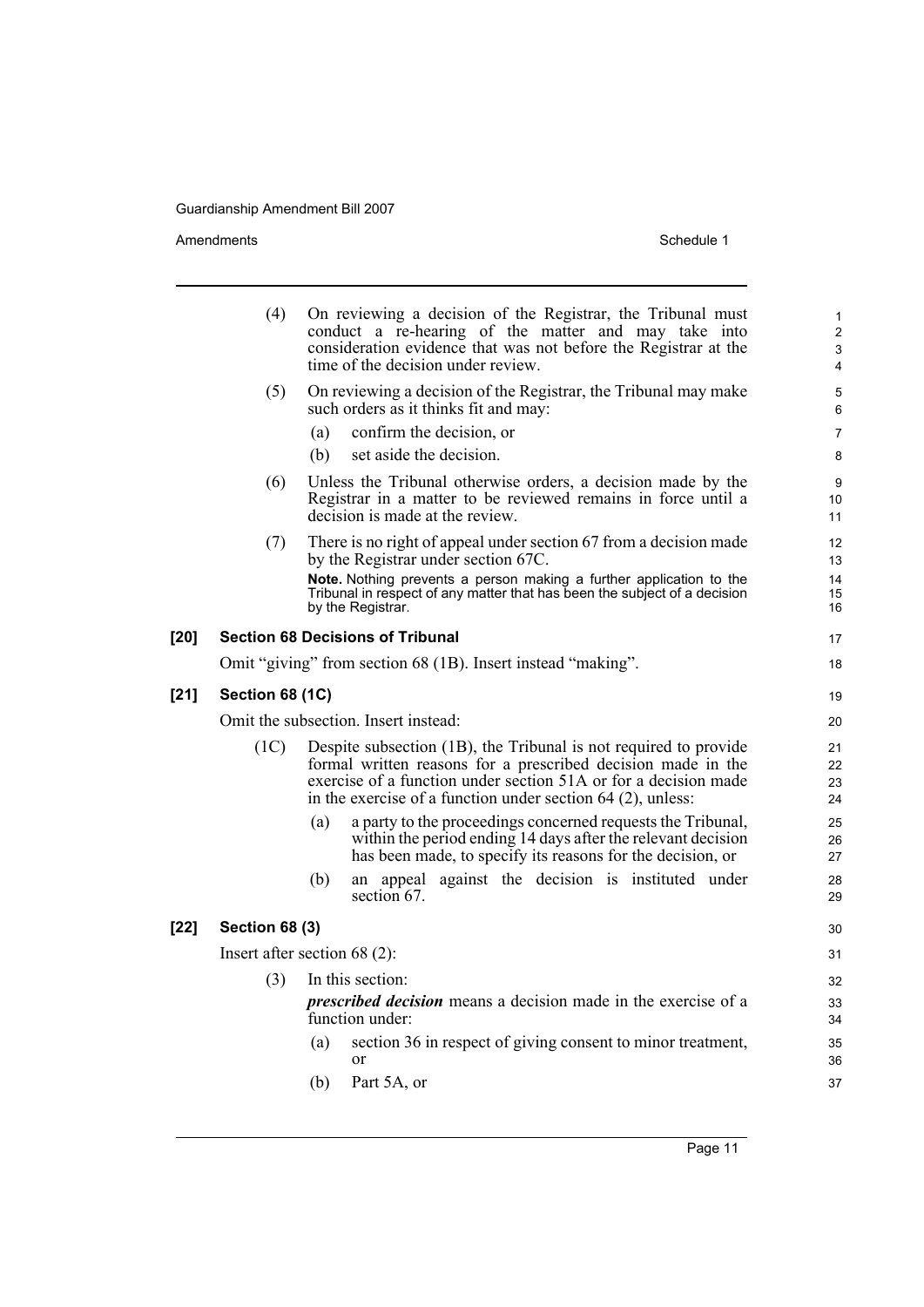|        |        | (c)                     | Division 2 of Part 6, or                                                                                                                                                                 | 1              |
|--------|--------|-------------------------|------------------------------------------------------------------------------------------------------------------------------------------------------------------------------------------|----------------|
|        |        | (d)                     | section 67E.                                                                                                                                                                             | 2              |
| $[23]$ |        |                         | Schedule 1 Provisions relating to the Tribunal                                                                                                                                           | 3              |
|        |        |                         | Omit "3 years" from clause 1 (1). Insert instead "5 years".                                                                                                                              | 4              |
| $[24]$ |        |                         | Schedule 1, clause 2 (3)                                                                                                                                                                 | 5              |
|        |        |                         | Omit "Public Sector Management Act 1988".                                                                                                                                                | 6              |
|        |        |                         | Insert instead "Public Sector Employment and Management Act 2002".                                                                                                                       | 7              |
| $[25]$ |        |                         | Schedule 1, clause 2 (3)                                                                                                                                                                 | 8              |
|        |        |                         | Omit "Part 8". Insert instead "Chapter 5".                                                                                                                                               | 9              |
| $[26]$ |        |                         | <b>Schedule 3 Savings and transitional provisions</b>                                                                                                                                    | 10             |
|        |        |                         | Insert at the end of clause $1(1)$ :                                                                                                                                                     | 11             |
|        |        |                         | Guardianship Amendment Act 2007                                                                                                                                                          | 12             |
| $[27]$ |        | Schedule 3, Part 6      |                                                                                                                                                                                          | 13             |
|        |        | Insert after clause 12: |                                                                                                                                                                                          | 14             |
|        | Part 6 |                         | Provisions consequent on enactment of<br><b>Guardianship Amendment Act 2007</b>                                                                                                          | 15<br>16       |
|        | 13     | <b>Definition</b>       |                                                                                                                                                                                          | 17             |
|        |        |                         | In this Part:                                                                                                                                                                            | 18             |
|        |        |                         | amending Act means the Guardianship Amendment Act 2007.                                                                                                                                  | 19             |
|        | 14     |                         | Giving of reasons for decisions                                                                                                                                                          | 20             |
|        |        |                         | Section 68 (1C), as substituted by the amending Act, extends to<br>decisions made before the commencement of the amendment.                                                              | 21<br>22       |
|        | 15     |                         | <b>Functions of Registrar</b>                                                                                                                                                            | 23             |
|        |        |                         | Section 67C applies so as to extend the power of the Registrar to<br>exercise functions in relation to applications made and<br>proceedings pending on the commencement of that section. | 24<br>25<br>26 |
|        |        |                         |                                                                                                                                                                                          |                |